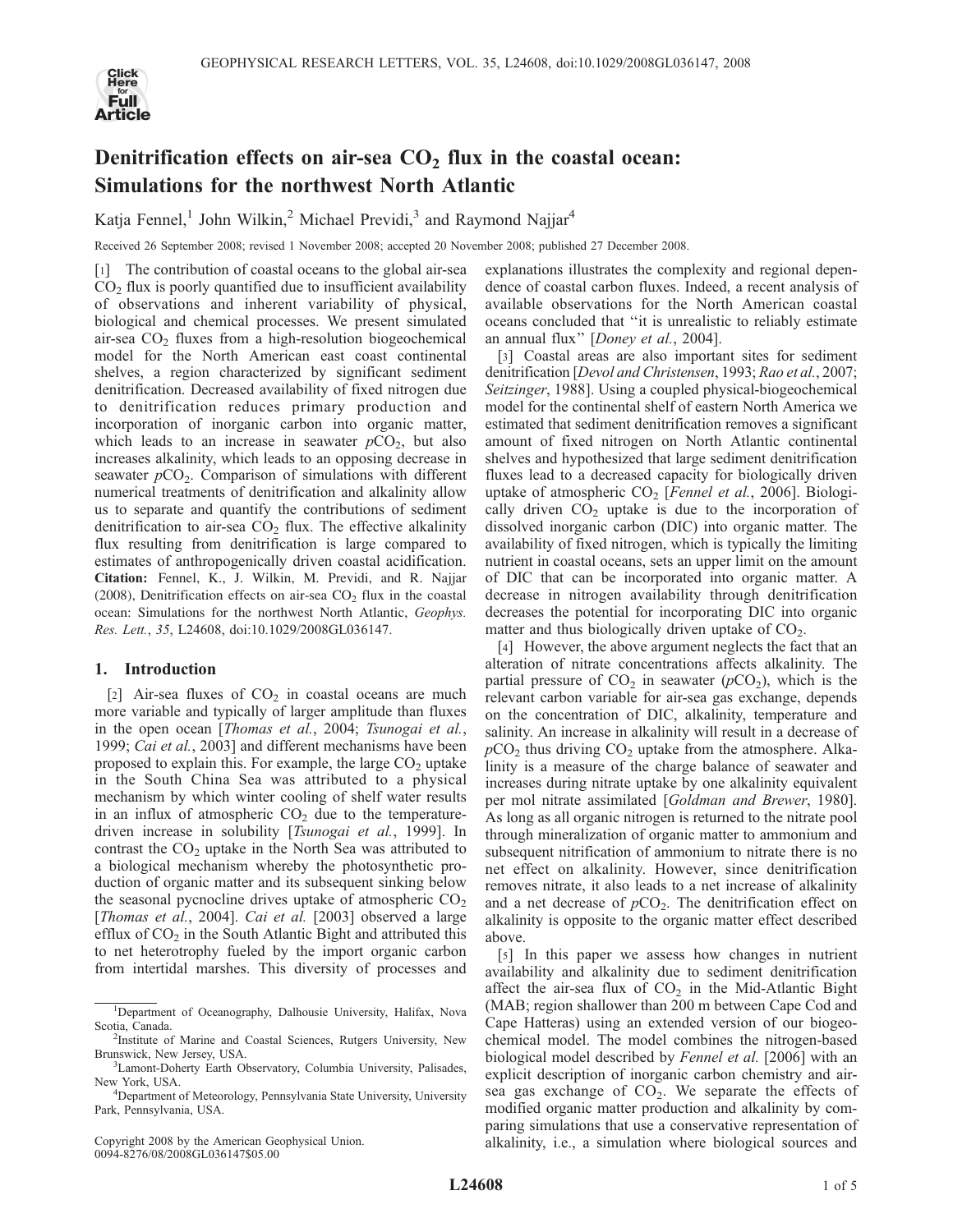Table 1. Four Simulations Conducted for This Study

|                             | Without<br>Denitrification | With<br>Denitrification |
|-----------------------------|----------------------------|-------------------------|
| Conservative alkalinity     | Simulation 1               | Simulation 2            |
| Non-conservative alkalinity | Simulation 3               | Simulation 4            |

sinks of alkalinity are set to zero, with simulations where the effects of nitrogen transformations on alkalinity are taken into account.

#### 2. Model Description

[6] Our model is a high-resolution implementation of the Regional Ocean Modeling System (ROMS, http://www. myroms.org) [Haidvogel et al., 2008] for the continental shelf area of eastern North America and the adjacent deep ocean. The biogeochemical component consists of the nitrogen cycle model with parameterized sediment denitrification described by Fennel et al. [2006] and a model of carbonate chemistry following Zeebe and Wolf-Gladrow [2001]. Details of the implementation are given in the auxiliary material.<sup>1</sup>

[7] Alkalinity follows salinity to first order [Millero et al., 1998] and is unaffected by air-sea gas exchange of  $CO<sub>2</sub>$ , but is altered by a number of biogeochemical processes, including calcite formation and dissolution, nitrate uptake and regeneration, and sulfate reduction. Here our goal is to isolate the role of nitrate cycling, particularly denitrification. We used two different options for determining alkalinity: a conservative option where alkalinity is unaffected by biogeochemical processes, and a non-conservative option where changes in alkalinity due to nitrate sources and sinks are included. In the non-conservative case, uptake of one mol of nitrate during primary production increases alkalinity by one mol equivalent and regeneration of nitrate reduces alkalinity accordingly [Goldman and Brewer, 1980]. These two options were run with and without denitrification, leading to a total of four simulations (Table 1). Comparison of Simulations 1 and 2 shows the impact of denitrification on nitrogen cycling and allows us to quantify how air-sea  $CO<sub>2</sub>$  fluxes change due to altered production of organic matter without alkalinity effects. Comparison of Simulations 3 and 4 shows the full effect of denitrification on air-sea  $CO<sub>2</sub>$  fluxes, including the net increase of alkalinity. Simulation 1 was spun up for six months starting in June 2003 and all four simulations were run for one year starting from the same initial conditions.

## 3. Results

[8] First, we compare model-predicted values of surface chlorophyll, primary production (PP), and sediment denitrification with estimates from observations. Note that these values are identical for Simulations 2 and 4 because changes in alkalinity do not affect nitrogen cycling in the model.

[9] A comparison of monthly mean surface chlorophyll values from Simulations 2 and 4 with the monthly SeaWiFS climatology is given in Figure 1. The model captures spatial and temporal chlorophyll variations seen in the SeaWiFS climatology. One notable improvement over our previous simulations [*Fennel et al.*, 2006] is the elevated chlorophyll over Georges Bank, which was not reproduced previously due to the lack of tides. The model underestimates chlorophyll in the Sargasso Sea, especially in winter, but agrees favorably with SeaWiFS chlorophyll on the shelf. Simulated annual PP in Simulations 2 and 4 is equal to 245 gC m<sup>-2</sup> yr<sup>-1</sup> in the MAB, which is only slightly lower than observational estimates of 310 gC m<sup>-2</sup> yr<sup>-1</sup> for the MAB [O'Reilly et al., 1987] and 290  $\rm gC~m^{-2}~yr^{-1}$  for the New York Bight [Malone et al., 1983]. The simulated PP in Simulations 1 and 3 (no denitrification) is higher, at 285 gC m<sup>-2</sup> yr<sup>-1</sup>.

[10] The mean simulated sediment denitrification flux of  $0.92$  mmol N m<sup>-2</sup> d<sup>-1</sup> in the MAB is bracketed by the observational estimates of 0.7 mmol N  $m^{-2}$  d<sup>-1</sup> for the North Atlantic shelves and 1.4 mmol N  $m^{-2} d^{-1}$  for the shelf area between Nova Scotia and Cape Hatteras [Seitzinger and Giblin, 1996]. Based on approximately monthly measurements at a site on the inner shelf off New Jersey Laursen and Seitzinger [2002] reported a mean annual flux of 1.7  $\pm$ 0.6 mmol  $\overline{N}$  m<sup>-2</sup> d<sup>-1</sup> which is similar to mean simulated fluxes in nearshore regions on the MAB shelf (Figure 3a).

[11] We compare surface  $pCO<sub>2</sub>$  values for the inner, mid and outer shelf of the MAB (Simulation 4) with available  $pCO<sub>2</sub>$  measurements in Figure 2. The model-predicted  $pCO<sub>2</sub>$  values are within the range of measured values and agree favorably. The measurements typically fall within one standard deviation of the simulated values, except for the mid shelf, where observations occasionally lie outside the simulated standard deviation. We also calculated the annual air-sea flux of  $CO<sub>2</sub>$  for the inner, mid and outer shelf of the MAB and compared those to the observational-based estimates of DeGrandpre et al. [2002] (Table 2). Simulated fluxes for the inner and mid shelf of the MAB agree well with the observational estimate and lie within the margin of error. The simulated flux for the outer MAB shelf is higher. One should note though that the observational estimate for the outer shelf is based on a small number of data points (fewer than the inner and mid-shelf estimates) and that the narrow error margin might be a result of this as well.

[12] As hypothesized, nutrient removal due to sediment denitrification reduces air-sea flux of  $CO<sub>2</sub>$ . Oceanic  $CO<sub>2</sub>$ uptake is higher by 0.17 mol C m<sup>-2</sup> yr<sup>-1</sup> in Simulation 1 (without denitrification) than in Simulation 2 (with denitrification), with the most dramatic effect on the mid and outer shelf (Table 2). The decrease in  $CO<sub>2</sub>$  uptake from Simulation 1 to Simulation 2 is due to the reduced production of organic matter, which increases  $pCO<sub>2</sub>$  thereby decreasing  $CO<sub>2</sub>$  uptake. Inclusion of the net increase of alkalinity due to denitrification makes this change smaller. The  $CO<sub>2</sub>$ uptake in Simulation 4 is smaller by 0.1 mol C  $m^{-2}$   $yr^{-1}$ than in Simulation 3. This difference is due to the combined effect of reduced organic matter production and net increase in alkalinity. We estimated the alkalinity effect on the air-sea  $CO<sub>2</sub>$  flux as 0.07 mol C m<sup>-2</sup> yr<sup>-1</sup> (Table 2).

## 4. Discussion and Conclusions

[13] The net increase in alkalinity due to removal of fixed nitrogen by denitrification is significant, with alkalinity

<sup>&</sup>lt;sup>1</sup>Auxiliary materials are available in the HTML. doi:10.1029/ 2008GL036147.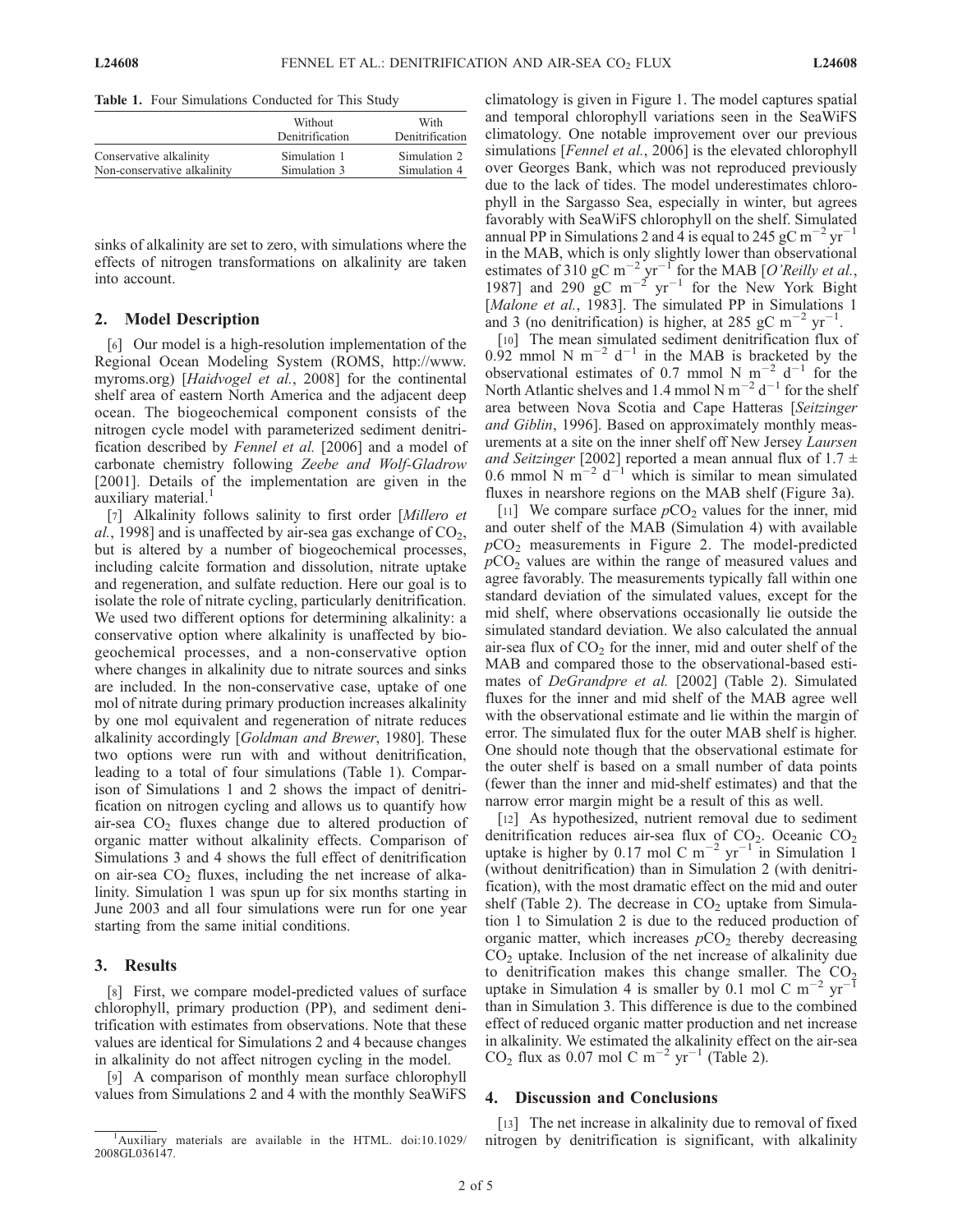

Figure 1. Simulated surface chlorophyll concentration in comparison with monthly mean SeaWiFS chlorophyll. Simulated versus remotely sensed seasonal mean chlorophyll values for each model grid point: (a) winter, (b) spring, (c) summer and (d) fall. The number of data points (N), ratio of standard deviations (ratio std), root-mean-squared error (RMS) and correlation coefficient  $(R)$  of the monthly chlorophyll values for each season is given as well. (e–h) Mean surface distributions of (right) simulated and (left; SeaWiFS) remotely sensed chlorophyll.

fluxes of 0.2 to 0.4 equ  $m^{-2}$  yr<sup>-1</sup> on the MAB shelf, on Georges Bank and in near-shore areas of the Gulf of Maine (Figure 3c). Amidst growing concerns about ocean acidification [Fabry et al., 2008; Feely et al., 2004], an alkalinity flux of this magnitude is of interest. Ocean acidification principally results from the anthropogenic increase of DIC, but other processes that decrease alkalinity may contribute to lower-pH (more acidic) seawater as well. Doney et al. [2007] recently quantified the biogeochemical impact of atmospheric depositions of reactive sulfur and nitrogen and concluded that the resulting alkalinity flux of  $-0.01$  to  $-0.1$  equ m<sup>-2</sup> yr<sup>-1</sup> to coastal areas downwind of emission centers (including the Northwest North Atlantic) results in pH changes that rival anthropogenic  $CO<sub>2</sub>$ -driven pH

changes. The denitrification-driven increase in coastal alkalinity, while only partly anthropogenic, is much larger in magnitude and of opposite sign.

[14] Denitrification in continental shelf sediments is globally important in the removal of bio-available nitrogen, with an estimated 250 Tg N yr<sup>-1</sup> accounting for  $\sim$ 44% of total global denitrification [Seitzinger et al., 2006]. Applying the 1:1 stoichiometry of Goldman and Brewer [1980] this corresponds to an alkalinity flux of 18 T equ  $yr^{-1}$ , a magnitude that is significantly larger than *Doney et al.*'s  $[2007]$  estimated alkalinity flux of  $-4.22$  Tequ yr<sup>-1</sup> due to atmospheric deposition. Human activities are altering the nitrogen cycle on a large scale: terrestrial nitrogen inputs have more than doubled compared to pre-industrial levels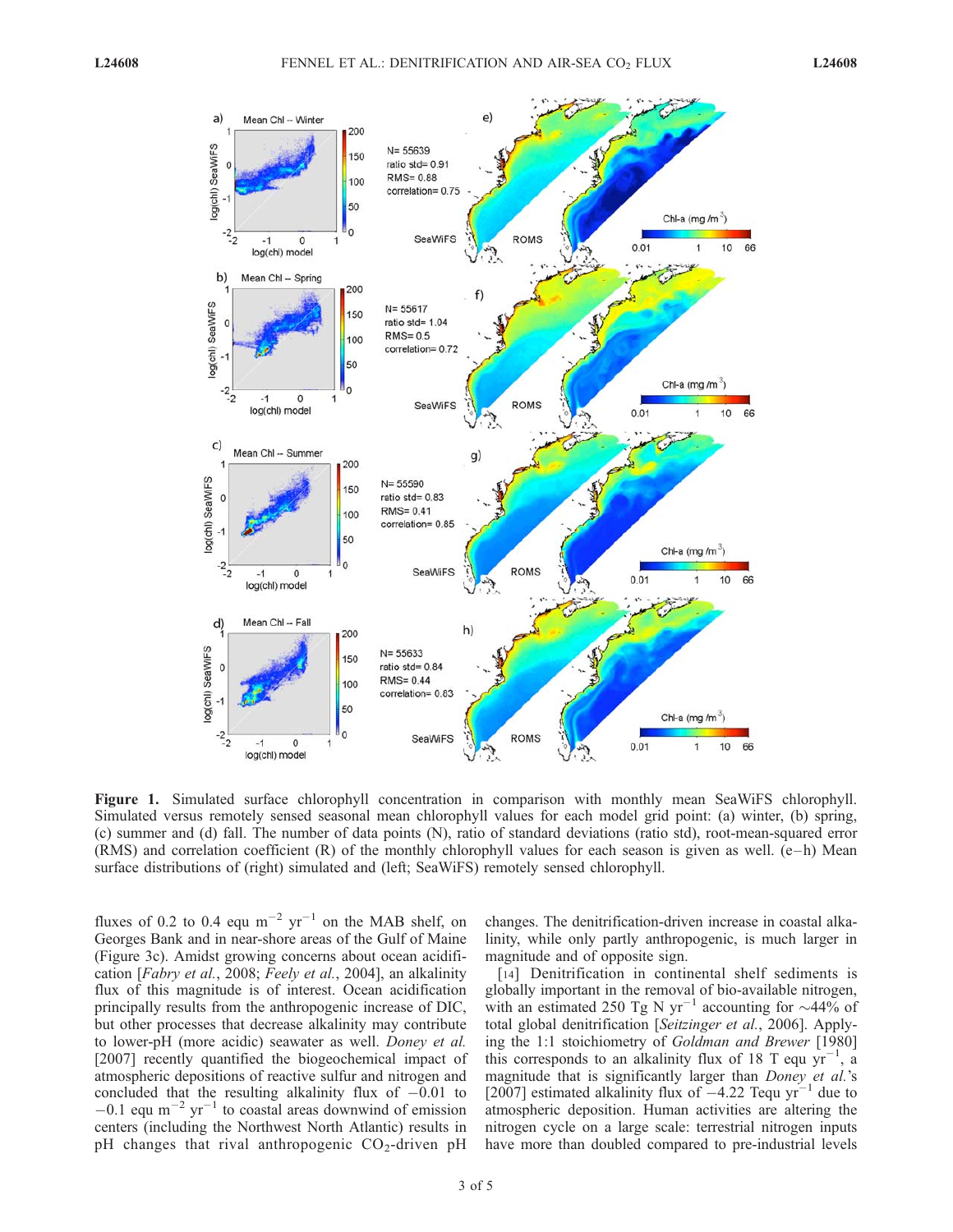

Figure 2. Model-predicted surface  $pCO<sub>2</sub>$  values in comparison to available observations for the (top) inner, (middle) mid and (bottom) outer shelf of the MAB. Solid black lines show simulated means and dashed lines indicate the first standard deviation. The red, green and blue dots represent measurements from the LDEO database [Takahashi et al., 2007], timeseries measurements at the LEO-15 site on the New Jersey shelf [Boehme et al., 1998] and data from the Ocean Margins Program [Verity et al., 2002], respectively. The solid green and magenta lines indicate mean values from continuous sensors at the LEO and Buzzards Bay sites [DeGrandpre et al., 2002].

and are projected to increase further [Galloway et al., 2004], and sporadic evidence of coastal nitrogen cycling pathways being altered, possibly in response to climate change, exist [*Fulweiler et al.*, 2007]. The contributions of these processes on  $CO<sub>2</sub>$  fluxes, alkalinity and pH may be significant.

[15] Carbon fluxes in the coastal oceans are driven by a superposition of distinctly different mechanisms involving physical, biological and chemical processes. Their magnitude varies strongly in space and time and is likely to be altered in the future as climate change manifests itself, making it difficult to scale up local estimates or predict their future magnitude. A better understanding of the underlying drivers will be crucial for building mechanistic and quantitative understanding of coastal carbon cycling

Table 2. Air-Sea Flux of  $CO<sub>2</sub>$  in the Mid-Atlantic Bight<sup>a</sup>

|                                                          | Flux (mol C m <sup>-2</sup> yr <sup>-1</sup> )                     |                              | Flux (t C $vr^{-1}$ )                                                                  |                                                                                          | Flux Difference (mol C m <sup>-2</sup> yr <sup>-1</sup> ) |                                         |                                             |
|----------------------------------------------------------|--------------------------------------------------------------------|------------------------------|----------------------------------------------------------------------------------------|------------------------------------------------------------------------------------------|-----------------------------------------------------------|-----------------------------------------|---------------------------------------------|
|                                                          | <b>MDG</b>                                                         | Simulation 4                 | <b>MDG</b>                                                                             | Simulation 4                                                                             | Simulation $2 - 1$<br>(Nutrient Effect)                   | Simulation $4-3$<br>(Combined Effect)   | Simulation $4-3-2+1$<br>(Alkalinity Effect) |
| Inner MAB<br>Middle MAB<br>Outer MAB<br><b>Total MAB</b> | $0.9 \pm 0.6$<br>$1.6 \pm 1.3$<br>$0.7 \pm 0.1$<br>$1.10 \pm 0.69$ | 1.02<br>1.14<br>1.20<br>1.18 | $3.3 \times 10^{5}$<br>$9.0 \times 10^5$<br>$3.8 \times 10^{5}$<br>$1.6 \times 10^{6}$ | $3.8 \times 10^{5}$<br>$6.5 \times 10^{5}$<br>$6.4 \times 10^{5}$<br>$1.7 \times 10^{6}$ | $-0.10$<br>$-0.19$<br>$-0.17$<br>$-0.17$                  | $+0.06$<br>$-0.13$<br>$-0.14$<br>$-0.1$ | $+0.16$<br>$+0.06$<br>$+0.02$<br>$+0.07$    |

<sup>a</sup>MAB, Mid-Atlantic Bight. Positive numbers indicate flux into the ocean. Observational estimates of *DeGrandpre et al.* [2002] (MDG) are given in comparison to fluxes for Simulation 4. We recalculated MDG's total CO<sub>2</sub> fluxes using areal sizes of 3.15  $\times$  10<sup>10</sup>, 4.80  $\times$  10<sup>10</sup> and 4.54  $\times$  10<sup>10</sup> m<sup>2</sup> for the inner, mid and outer MAB, respectively. Also given are flux differences due to the nutrient effect, the alkalinity effect and the combined effect due to denitrification.